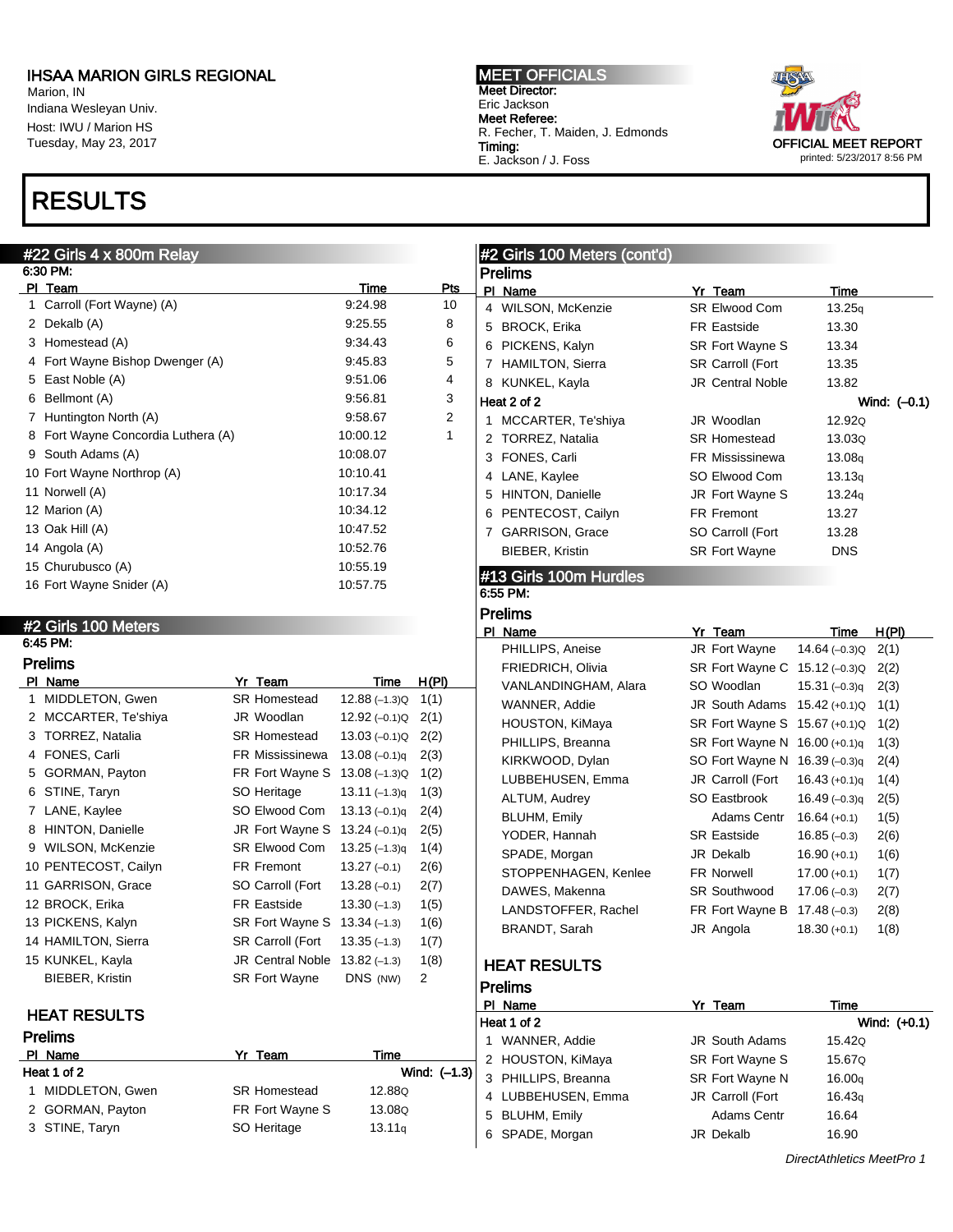Marion, IN Indiana Wesleyan Univ. Host: IWU / Marion HS Tuesday, May 23, 2017

## RESULTS

#### MEET OFFICIALS Meet Director: Eric Jackson Meet Referee: R. Fecher, T. Maiden, J. Edmonds Timing: E. Jackson / J. Foss



| #13 Girls 100m Hurdles (cont'd) |                                |                     |              | #4 Girls 200 Meters (cont'd)       |                        |               |                  |
|---------------------------------|--------------------------------|---------------------|--------------|------------------------------------|------------------------|---------------|------------------|
| <b>Prelims</b>                  |                                |                     |              | <b>Prelims</b>                     |                        |               |                  |
| PI Name                         | Yr Team                        | Time                |              | PI Name                            | Yr Team                | Time          |                  |
| 7 STOPPENHAGEN, Kenlee          | <b>FR Norwell</b>              | 17.00               |              | 3 CHAPMAN, Anah                    | SO Fort Wayne          | 26.57q        |                  |
| 8 BRANDT, Sarah                 | JR Angola                      | 18.30               |              | 4 EARLY, Kamiyah                   | JR Fort Wayne N        | 26.97q        |                  |
| Heat 2 of 2                     |                                |                     | Wind: (-0.3) | 5 STRZELECKI, Allie                | Fort Wayne B           | 27.13         |                  |
| 1 PHILLIPS, Aneise              | JR Fort Wayne                  | 14.64Q              |              | 6 TORREZ, Gabby                    | FR Homestead           | 27.14         |                  |
| 2 FRIEDRICH, Olivia             | SR Fort Wayne C                | 15.12Q              |              | 7 SMITH, Kinsey                    | SO Leo                 | 27.65         |                  |
| 3 VANLANDINGHAM, Alara          | SO Woodlan                     | 15.31q              |              | 8 MCKINNON, Emily                  | Heritage               | 27.72         |                  |
| 4 KIRKWOOD, Dylan               | SO Fort Wayne N                | 16.39 <sub>q</sub>  |              |                                    |                        |               |                  |
| 5 ALTUM, Audrey                 | SO Eastbrook                   | 16.49 <sub>q</sub>  |              | #13 Girls 100m Hurdles<br>7:25 PM: |                        |               |                  |
| 6 YODER, Hannah                 | <b>SR Eastside</b>             | 16.85               |              |                                    |                        |               | Wind: (-0.8)     |
| 7 DAWES, Makenna                | <b>SR Southwood</b>            | 17.06               |              | Finals<br>PI Name                  | Yr Team                |               |                  |
| 8 LANDSTOFFER, Rachel           | FR Fort Wayne B                | 17.48               |              | 1 PHILLIPS, Aneise                 | JR Fort Wayne          | Time<br>14.42 | <b>Pts</b><br>10 |
|                                 |                                |                     |              | 2 FRIEDRICH, Olivia                | SR Fort Wayne C        | 14.95         | 8                |
| #4 Girls 200 Meters<br>7:05 PM: |                                |                     |              | 3 WANNER, Addie                    | <b>JR South Adams</b>  | 15.03         | 6                |
|                                 |                                |                     |              | 4 PHILLIPS, Breanna                | SR Fort Wayne N        | 15.13         | 5                |
| <b>Prelims</b>                  | Yr Team                        |                     | H(PI)        | 5 HOUSTON, KiMaya                  | SR Fort Wayne S        | 15.16         | 4                |
| PI Name<br>1 GORMAN, Payton     | FR Fort Wayne S 26.16 (-0.3)Q  | Time                | 1(1)         | 6 VANLANDINGHAM, Alara             | SO Woodlan             | 15.31         | 3                |
| 2 KUNKEL, Kayla                 | JR Central Noble 26.26 (-0.3)Q |                     | 2(1)         | 7 KIRKWOOD, Dylan                  | SO Fort Wayne N        | 15.78         | 2                |
| 3 ERNSBERGER, Aleka             | <b>FR Westview</b>             | $26.37(-0.3)Q$      | 2(2)         | 8 ALTUM, Audrey                    | SO Eastbrook           | 16.34         | 1                |
| 4 WILSON, McKenzie              | <b>SR Elwood Com</b>           | 26.54 (-0.3)Q       | 1(2)         | 9 LUBBEHUSEN, Emma                 | JR Carroll (Fort       | 16.46         |                  |
| 5 CHAPMAN, Anah                 | SO Fort Wayne                  | $26.57(-0.3)q$      | 2(3)         |                                    |                        |               |                  |
| 6 MORIARITY, Lexie              | <b>JR East Noble</b>           | $26.59(-0.3)q$      | 1(3)         |                                    |                        |               |                  |
| 7 MCCARTER, Te'shiya            | JR Woodlan                     | $26.83(-0.3)q$      | 1(4)         | #2 Girls 100 Meters                |                        |               |                  |
| 8 EARLY, Kamiyah                | JR Fort Wayne N 26.97 (-0.3)q  |                     | 2(4)         | <b>Finals</b>                      |                        |               | Wind: (-0.5)     |
| 9 GARRISON, Grace               | SO Carroll (Fort               | $27.13(-0.3)q$      | 1(5)         | PI Name                            | Yr Team                | Time          | Pts              |
| 9 STRZELECKI, Allie             | Fort Wayne B $27.13(-0.3)$     |                     | 2(5)         | 1 GORMAN, Payton                   | FR Fort Wayne S        | 12.86         | 10               |
| 11 TORREZ, Gabby                | FR Homestead                   | $27.14(-0.3)$       | 2(6)         | 2 STINE, Taryn                     | SO Heritage            | 12.94         | 8                |
| 12 HOWE, Margaret               | SO Fort Wayne B 27.42 (-0.3)   |                     |              | 3 MCCARTER, Te'shiya               | JR Woodlan             | 12.97         | 6                |
| 13 SMITH, Kinsey                | SO Leo                         | $27.65(-0.3)$       | 1(6)         | 4 MIDDLETON, Gwen                  | <b>SR Homestead</b>    | 12.98         | 5                |
| 14 MCKINNON, Emily              | Heritage                       | $27.72(-0.3)$       | 2(7)         | 5 FONES, Carli                     | <b>FR Mississinewa</b> | 13.07         | 4                |
| FONES, Carli                    | FR Mississinewa                | DNS (NW)            | 2(8)<br>1    | 6 WILSON, McKenzie                 | <b>SR Elwood Com</b>   | 13.21         | 3                |
|                                 |                                |                     |              | 7 LANE, Kaylee                     | SO Elwood Com          | 13.22         | 2                |
| <b>HEAT RESULTS</b>             |                                |                     |              | 8 HINTON, Danielle                 | JR Fort Wayne S        | 13.24         | 1                |
|                                 |                                |                     |              | 9 TORREZ, Natalia                  | <b>SR Homestead</b>    | 13.24         |                  |
| <b>Prelims</b><br>PI Name       | Yr Team                        | <b>Time</b>         |              |                                    |                        |               |                  |
| Heat 1 of 2                     |                                |                     | Wind: (-0.3) | #10 Girls 1600 Meters              |                        |               |                  |
| 1 GORMAN, Payton                | FR Fort Wayne S                | 26.16Q              |              | PI Name                            | Yr Team                | <u>Time</u>   | <u>Pts</u>       |
| 2 WILSON, McKenzie              | <b>SR Elwood Com</b>           | 26.54Q              |              | 1 KORTE, Josey                     | SR Angola              | 4:58.83       | 10               |
| 3 MORIARITY, Lexie              | <b>JR East Noble</b>           | 26.59q              |              | 2 HORNOCKER, Margo                 | JR Oak Hill            | 5:00.33       | 8                |
| 4 MCCARTER, Te'shiya            | JR Woodlan                     | 26.83q              |              | 3 DISTELRATH, Madison              | SR Homestead           | 5:00.72       | 6                |
| 5 GARRISON, Grace               | SO Carroll (Fort               | 27.13q              |              | 4 GREEN, Abby                      | SO Carroll (Fort       | 5:04.83       | 5                |
|                                 |                                |                     |              | 5 LAMBERT, Sydney                  | FR Norwell             | 5:15.31       | 4                |
| 6 HOWE, Margaret                | SO Fort Wayne B                | 27.42<br><b>DNS</b> |              | 6 METZGER, Leah                    | JR Carroll (Fort       | 5:16.04       | 3                |
| FONES, Carli                    | FR Mississinewa                |                     |              | 7 MCCULLOCH, Kayla                 | SO East Noble          | 5:17.30       | 2                |
| Heat 2 of 2                     |                                |                     | Wind: (-0.3) | 8 NEHER, Mackenzie                 | JR Bellmont            | 5:20.99       | 1                |
| 1 KUNKEL, Kayla                 | <b>JR Central Noble</b>        | 26.26Q              |              | 9 BEEBER, Susan                    | FR Fort Wayne B        | 5:24.59       |                  |
| 2 ERNSBERGER, Aleka             | FR Westview                    | 26.37Q              |              |                                    |                        |               |                  |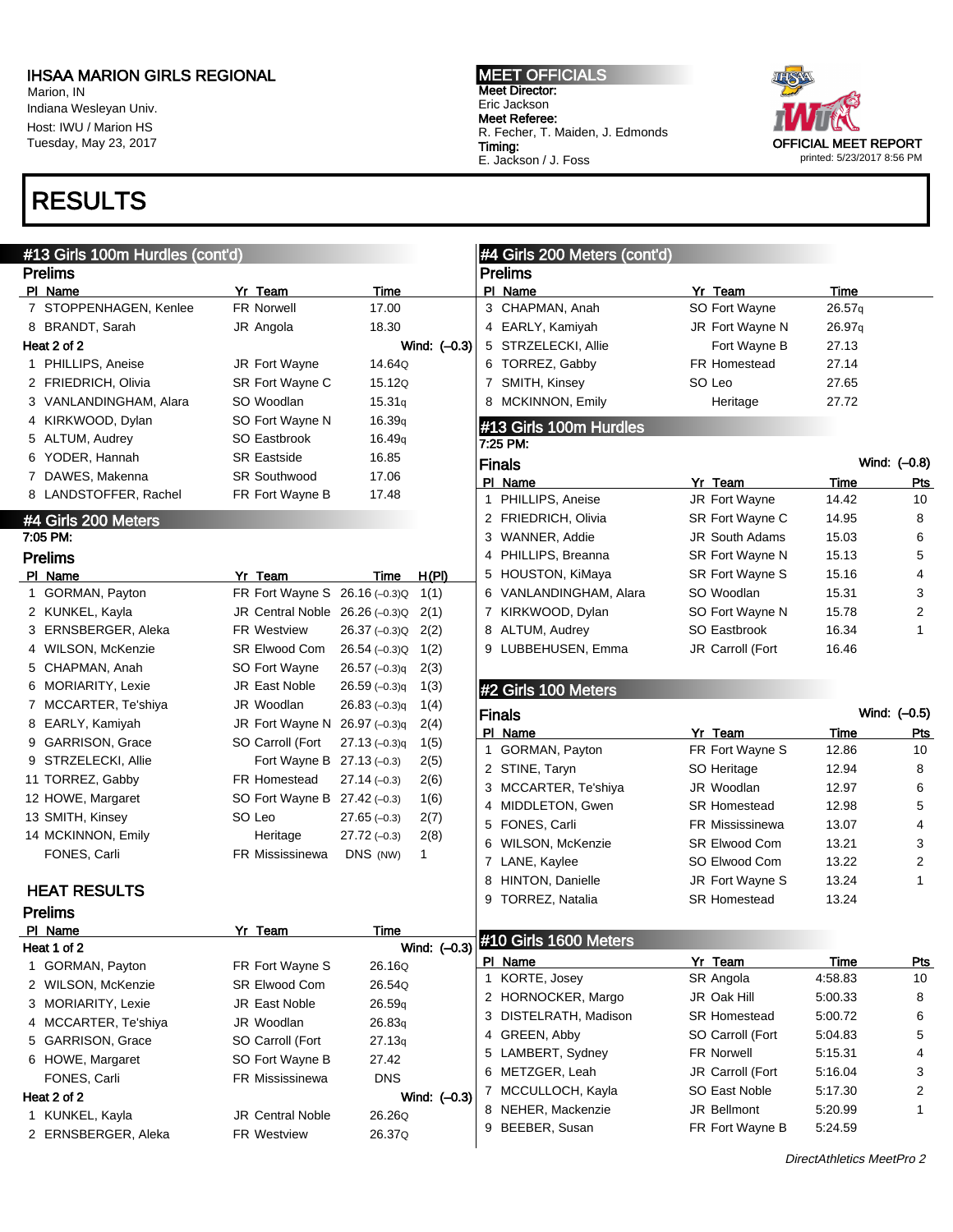Marion, IN Indiana Wesleyan Univ. Host: IWU / Marion HS Tuesday, May 23, 2017

## RESULTS

### #10 Girls 1600 Meters (cont'd)

|   | PI Name                          | Yr Team              | <b>Time</b> |       | Pts |  |
|---|----------------------------------|----------------------|-------------|-------|-----|--|
|   | 10 WALTHER, Katherine            | <b>FR Homestead</b>  | 5:27.41     |       |     |  |
|   | 11 PATCH, Kallee                 | FR South Adams       | 5:27.47     |       |     |  |
|   | 12 MCMANUS, Emily                | JR Fort Wayne B      | 5:33.79     |       |     |  |
|   | 13 BOESE, Krista                 | <b>JR East Noble</b> | 5:36.96     |       |     |  |
|   | 14 MURILLO, Yarency              | West Noble           | 5:41.64     |       |     |  |
|   | 15 WILCHAR, Makyla               | SO Fort Wayne N      | 5:43.82     |       |     |  |
|   | FARR, Morgan                     | SO Southwood         | <b>DNS</b>  |       |     |  |
|   |                                  |                      |             |       |     |  |
|   | #18 Girls 4 x 100m Relay         |                      |             |       |     |  |
|   | PI Team                          |                      | <b>Time</b> | H(PI) | Pts |  |
| 1 | Fort Wayne Wayne (A)             |                      | 49.15       | 2(1)  | 10  |  |
| 2 | Homestead (A)                    |                      | 49.78       | 2(2)  | 8   |  |
|   | 3 Fort Wayne Northrop (A)        |                      | 50.10       | 2(3)  | 6   |  |
|   | 4 Carroll (Fort Wayne) (A)       |                      | 50.49       | 2(4)  | 5   |  |
| 5 | Fort Wayne South Side (A)        |                      | 50.62       | 2(5)  | 4   |  |
| 6 | Heritage (A)                     |                      | 51.19       | 1(1)  | 3   |  |
| 7 | Woodlan (A)                      |                      | 51.32       | 2(6)  | 2   |  |
| 8 | Eastside (A)                     |                      | 51.50       | 2(7)  | 1   |  |
| 9 | Elwood Community (A)             |                      | 51.58       | 2(8)  |     |  |
|   | 10 Fort Wayne Snider (A)         |                      | 51.89       | 1(2)  |     |  |
|   | 11 Adams Central (A)             |                      | 51.99       | 1(3)  |     |  |
|   | 12 Angola (A)                    |                      | 52.03       | 2(9)  |     |  |
|   | 13 Fort Wayne Bishop Dwenger (A) |                      | 52.14       | 1(4)  |     |  |
|   | 14 Eastbrook (A)                 |                      | 52.49       | 1(5)  |     |  |
|   | 15 West Noble (A)                |                      | 52.61       | 1(6)  |     |  |
|   | 16 Norwell (A)                   |                      | 53.62       | 1(7)  |     |  |
|   | <b>SECTION RESULTS</b>           |                      |             |       |     |  |

| PI. | Team                          | Time  |
|-----|-------------------------------|-------|
|     | Section 1 of 2                |       |
| 1   | Heritage (A)                  | 51.19 |
|     | 2 Fort Wayne Snider (A)       | 51.89 |
| 3   | Adams Central (A)             | 51.99 |
| 4   | Fort Wayne Bishop Dwenger (A) | 52.14 |
| 5   | Eastbrook (A)                 | 52.49 |
| 6   | West Noble (A)                | 52.61 |
| 7   | Norwell (A)                   | 53.62 |
|     | Section 2 of 2                |       |
| 1.  | Fort Wayne Wayne (A)          | 49.15 |
| 2   | Homestead (A)                 | 49.78 |
| 3   | Fort Wayne Northrop (A)       | 50.10 |
| 4   | Carroll (Fort Wayne) (A)      | 50.49 |
| 5   | Fort Wayne South Side (A)     | 50.62 |
| 6   | Woodlan (A)                   | 51.32 |
| 7   | Eastside (A)                  | 51.50 |
| 8   | Elwood Community (A)          | 51.58 |

MEET OFFICIALS Meet Director: Eric Jackson Meet Referee: R. Fecher, T. Maiden, J. Edmonds Timing: E. Jackson / J. Foss



|   | #18 Girls 4 x 100m Relay (cont'd) |                         |                           |                  |    |
|---|-----------------------------------|-------------------------|---------------------------|------------------|----|
|   | PI Team                           |                         | Time                      |                  |    |
|   | 9 Angola (A)                      |                         | 52.03                     |                  |    |
|   | #6 Girls 400 Meters               |                         |                           |                  |    |
|   | PI Name                           | Yr Team                 | Time                      | <u>H(PI) Pts</u> |    |
| 1 | PHILLIPS, Breanna                 | SR Fort Wayne N         | 56.92                     | 2(1)             | 10 |
|   | 2 ERNSBERGER, Aleka               | <b>FR Westview</b>      | 57.48                     | 2(2)             | 8  |
|   | 3 IRBY, Jo'Deci                   | SO Fort Wayne N         | 58.72                     | 2(3)             | 6  |
|   | 4 GADD, Katie                     | SO Marion               | 59.15                     | 2(4)             | 5  |
|   | 5 LANE, Kaylee                    | SO Elwood Com           | 59.41                     | 2(5)             | 4  |
|   | 6 SWING, Haley                    | SO Homestead            | 1:00.11                   | 2(6)             | 3  |
|   | 7 COOPER, Grace                   | <b>SR Garrett</b>       | 1:00.75                   | 1(1)             | 2  |
|   | 8 WILLIAMS, Dejai                 | <b>JR Fort Wayne</b>    | 1:00.91                   | 1(2)             | 1  |
|   | 9 COMMENT, Kirstin                | <b>SR Hamilton</b>      | 1:01.33                   | 1(3)             |    |
|   | 10 THOMAS, Allison                | SR Carroll (Fort        | 1:01.43                   | 1(4)             |    |
|   | 11 KLINE, Sarah                   | <b>JR Southern Wel</b>  | 1:01.98                   | 2(7)             |    |
|   | 12 KLOEPPER, Caroline             | <b>SR South Adams</b>   | 1:02.23                   | 1(5)             |    |
|   | 13 SMOLINSKE, Olivia              | SO East Noble           | 1:02.26                   | 1(6)             |    |
|   | 14 FISHER, Caitlyn                | FR Carroll (Fort        | 1:02.27                   | 1(7)             |    |
|   | 15 WHITE, Ellie                   | <b>SR Southwood</b>     | 1:02.39                   | 2(8)             |    |
|   | KUNKEL, Kayla                     | <b>JR Central Noble</b> | <b>DNS</b>                | 2                |    |
|   | <b>SECTION RESULTS</b>            |                         |                           |                  |    |
|   | PI Name                           | Yr Team                 | Time                      |                  |    |
|   | Section 1 of 2                    |                         |                           |                  |    |
|   | 1 COOPER, Grace                   | <b>SR Garrett</b>       | 1:00.75                   |                  |    |
|   | 2 WILLIAMS, Dejai                 | JR Fort Wayne           | 1:00.91                   |                  |    |
|   | 3 COMMENT, Kirstin                | <b>SR Hamilton</b>      | 1:01.33                   |                  |    |
|   | 4 THOMAS, Allison                 | <b>SR Carroll (Fort</b> | 1:01.43                   |                  |    |
|   | 5 KLOEPPER, Caroline              | <b>SR South Adams</b>   | 1:02.23                   |                  |    |
|   | 6 SMOLINSKE, Olivia               | SO East Noble           | 1:02.26                   |                  |    |
|   | 7 FISHER, Caitlyn                 | FR Carroll (Fort        | 1:02.27                   |                  |    |
|   | Section 2 of 2                    |                         |                           |                  |    |
|   | 1 PHILLIPS, Breanna               | SR Fort Wayne N         | 56.92                     |                  |    |
|   | 2 ERNSBERGER, Aleka               | <b>FR Westview</b>      | 57.48                     |                  |    |
|   | 3 IRBY, Jo'Deci                   | SO Fort Wayne N         | 58.72                     |                  |    |
|   | 4 GADD, Katie                     | SO Marion               | 59.15                     |                  |    |
|   | 5 LANE, Kaylee                    | SO Elwood Com           | 59.41                     |                  |    |
|   | 6 SWING, Haley                    | SO Homestead            | 1:00.11                   |                  |    |
|   | 7 KLINE, Sarah                    | JR Southern Wel         | 1:01.98                   |                  |    |
|   | 8 WHITE, Ellie                    | <b>SR Southwood</b>     | 1:02.39                   |                  |    |
|   | KUNKEL, Kayla                     | <b>JR Central Noble</b> | <b>DNS</b>                |                  |    |
|   | #16 Girls 300m Hurdles            |                         |                           |                  |    |
|   | PI Name                           | <u>Yr Team</u>          | <u>Time</u>               | $H(PI)$ Pts      |    |
| 1 | MUHAMMAD, Kyara                   | SR Fort Wayne N         | 44.35                     | 2(1)             | 10 |
|   | 2 KIRKWOOD, Dylan                 | SO Fort Wayne N         | 45.38                     | 2(2)             | 8  |
| 3 | FRIEDRICH, Olivia                 | SR Fort Wayne C         | 45.60                     | 2(3)             | 6  |
| 4 | <b>BULTEMEYER, Evonne</b>         | <b>SR Homestead</b>     | 45.70                     | 2(4)             | 5  |
|   |                                   |                         | DirectAthletics MeetPro 3 |                  |    |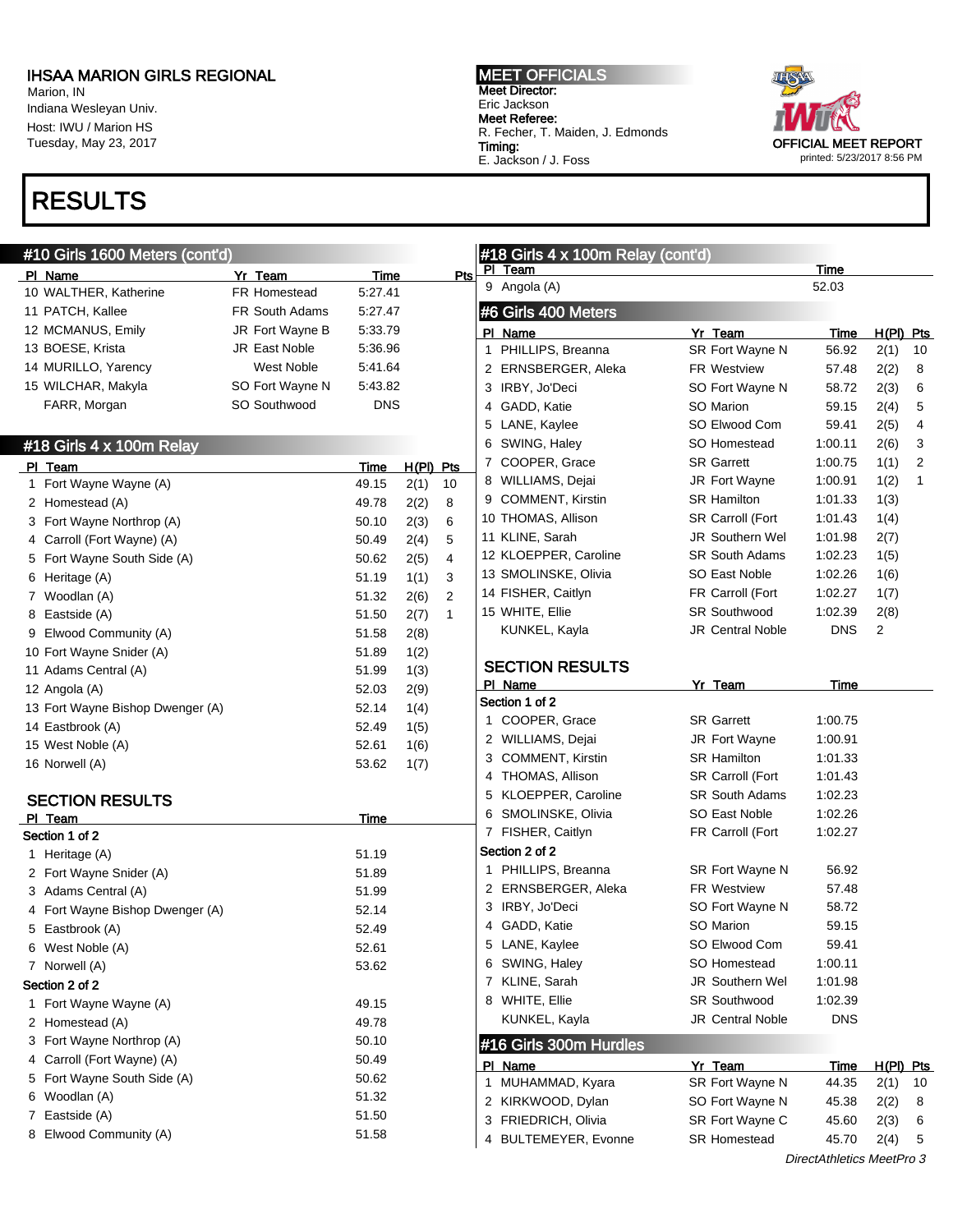Marion, IN Indiana Wesleyan Univ. Host: IWU / Marion HS Tuesday, May 23, 2017

## RESULTS

### #16 Girls 300m Hurdles (cont'd)

PI Name Yr Team Time H(PI) Pts 5 VANLANDINGHAM, Alara SO Woodlan 46.69 1(1) 4 6 PEAS, Jacklyn SR Northfield 47.20 2(5) 3 7 CHACON, Brenna **SR Heritage** 47.43 1(2) 2 8 KOCH, Karmen JR Huntington N 47.62 2(6) 1 9 GARZA, Olivia **SR Oak Hill** 47.64 1(3) 10 BUCK, Sophia SO Homestead 47.94 2(7) 11 BUSSARD, Brittany SO Northfield 49.08 1(4) 12 HENNING, Hannah SO East Noble 49.15 1(5) 13 YODER, Hannah SR Eastside 49.31 2(8) 14 WANNER, Addie JR South Adams 49.53 1(6) 15 HOUSTON, KiMaya SR Fort Wayne S 51.23 2(9) 16 RODRIGUEZ LUGO, Laura SO Angola 52.30 1(7) SECTION RESULTS PI Name Yr Team Time Section 1 of 2 1 VANLANDINGHAM, Alara SO Woodlan 46.69 2 CHACON, Brenna SR Heritage 47.43 3 GARZA, Olivia SR Oak Hill 47.64 4 BUSSARD, Brittany SO Northfield 49.08 5 HENNING, Hannah SO East Noble 49.15 6 WANNER, Addie JR South Adams 49.53 7 RODRIGUEZ LUGO, Laura SO Angola 52.30 Section 2 of 2 1 MUHAMMAD, Kyara SR Fort Wayne N 44.35 2 KIRKWOOD, Dylan SO Fort Wayne N 45.38 3 FRIEDRICH, Olivia SR Fort Wayne C 45.60 4 BULTEMEYER, Evonne SR Homestead 45.70 5 PEAS, Jacklyn SR Northfield 47.20 6 KOCH, Karmen JR Huntington N 47.62 7 BUCK, Sophia SO Homestead 47.94 8 YODER, Hannah SR Eastside 49.31 9 HOUSTON, KiMaya SR Fort Wayne S 51.23 #8 Girls 800 Meters PI Name **Product Product Product Product Product** Product Product Product Product Product Product Product Product Product Product Product Product Product Product Product Product Product Product Product Product Product Prod 1 DVORAK, Julia FR Homestead 2:16.05 10 2 HATHAWAY, Meagan SO Carroll (Fort 2:19.17 8 3 SMITH, Aiden JR Dekalb 2:19.41 6

4 BRENNAN, Abbey **JR Fort Wayne C** 2:20.95 5 5 GRIDER, Alexis JR Fort Wayne S 2:23.57 4 6 FUELLING, Emily JR Bellmont 2:25.24 3 7 FALATER, Maggie JR Carroll (Fort 2:25.57 2 8 NIX, Kathryn **FR Fort Wayne B** 2:26.38 1

9 JONES, Rhyah FR Homestead 2:26.79 10 VON GUNTEN, Olivia JR South Adams 2:27.53 11 WELDON, Samantha JR Fort Wayne B 2:27.97 MEET OFFICIALS Meet Director: Eric Jackson Meet Referee: R. Fecher, T. Maiden, J. Edmonds Timing: E. Jackson / J. Foss



### #8 Girls 800 Meters (cont'd) PI Name **Product Product Product Product Product** Product Product Product Product Product Product Product Product Product Product Product Product Product Product Product Product Product Product Product Product Product Prod 12 LAND, Emily **FR Angola** 2:28.05 13 HORNOCKER, Margo JR Oak Hill 2:29.16 14 COX, Kaylene SO Eastbrook 2:31.69 15 KLINE, Kara **JR East Noble** 2:32.44 16 HART, Savannah JR Oak Hill 2:35.24

### #4 Girls 200 Meters

|   | Finals              |                         |       | Wind: (-0.7) |
|---|---------------------|-------------------------|-------|--------------|
|   | PI Name             | Yr Team                 | Time  | Pts          |
|   | 1 KUNKEL, Kayla     | <b>JR Central Noble</b> | 25.83 | 10           |
|   | 2 GORMAN, Payton    | FR Fort Wayne S         | 25.91 | 8            |
|   | 3 CHAPMAN, Anah     | SO Fort Wayne           | 26.17 | 6            |
|   | 4 MORIARITY, Lexie  | <b>JR East Noble</b>    | 26.54 | 5            |
|   | 5 EARLY, Kamiyah    | JR Fort Wayne N         | 26.95 | 4            |
|   | 6 STRZELECKI, Allie | Fort Wayne B            | 26.96 | 3            |
| 7 | MCCARTER, Te'shiya  | JR Woodlan              | 26.98 | 2            |
| 8 | ERNSBERGER, Aleka   | <b>FR Westview</b>      | 27.05 | 1            |
| 9 | WILSON, McKenzie    | <b>SR Elwood Com</b>    | 27.09 |              |

### #12 Girls 3200 Meters

|   | PI Name             | Yr Team                 | Time     | Pts |
|---|---------------------|-------------------------|----------|-----|
| 1 | SCHWARTZ, Tyler     | JR Dekalb               | 10:54.23 | 10  |
| 2 | BECKMANN, Lauren    | JR Dekalb               | 11:02.70 | 8   |
| 3 | <b>WELCH, Riley</b> | <b>SR Fremont</b>       | 11:10.22 | 6   |
| 4 | MCCULLOCH, Kayla    | SO East Noble           | 11:17.10 | 5   |
| 5 | GAMBLE, Mollie      | FR Oak Hill             | 11:31.32 | 4   |
| 6 | NORRIS, Saige       | <b>JR Homestead</b>     | 11:35.03 | 3   |
| 7 | BATT, Kelsey        | <b>SR Homestead</b>     | 11:40.01 | 2   |
| 8 | SCHEIBER, Chloe     | JR Huntington N         | 11:53.77 | 1   |
| 9 | THEISMANN, Megan    | <b>SR Norwell</b>       | 11:55.46 |     |
|   | 10 BOATRIGHT, Paige | SR Fort Wayne C         | 11:59.24 |     |
|   | 11 MARTIN, Hannah   | SR Fort Wayne C         | 11:59.28 |     |
|   | 12 MCMANUS, Emily   | JR Fort Wayne B         | 12:02.47 |     |
|   | 13 RYAN, Emily      | <b>SR Carroll (Fort</b> | 12:03.27 |     |
|   | 14 SCHMUCKER, Grace | <b>FR Fremont</b>       | 12:48.35 |     |
|   | 15 FISHER, Aurora   | <b>FR Mississinewa</b>  | 13:04.18 |     |
|   | STRZELECKI, Erin    | FR Fort Wayne B         | DNS      |     |

### #20 Girls 4 x 400m Relay

| Team                      | Time    | $H(PI)$ Pts |    |
|---------------------------|---------|-------------|----|
| 1 Fort Wayne Northrop (A) | 3:54.89 | 2(1)        | 10 |
| 2 Homestead (A)           | 4:01.18 | 2(2)        | 8  |
| 3 Fort Wayne Wayne (A)    | 4:04.51 | 2(3)        | 6  |
| 4 Southwood (A)           | 4:09.02 | 1(1)        | 5  |
| 5 Dekalb (A)              | 4:09.80 | 2(4)        | 4  |
|                           |         |             |    |

DirectAthletics MeetPro 4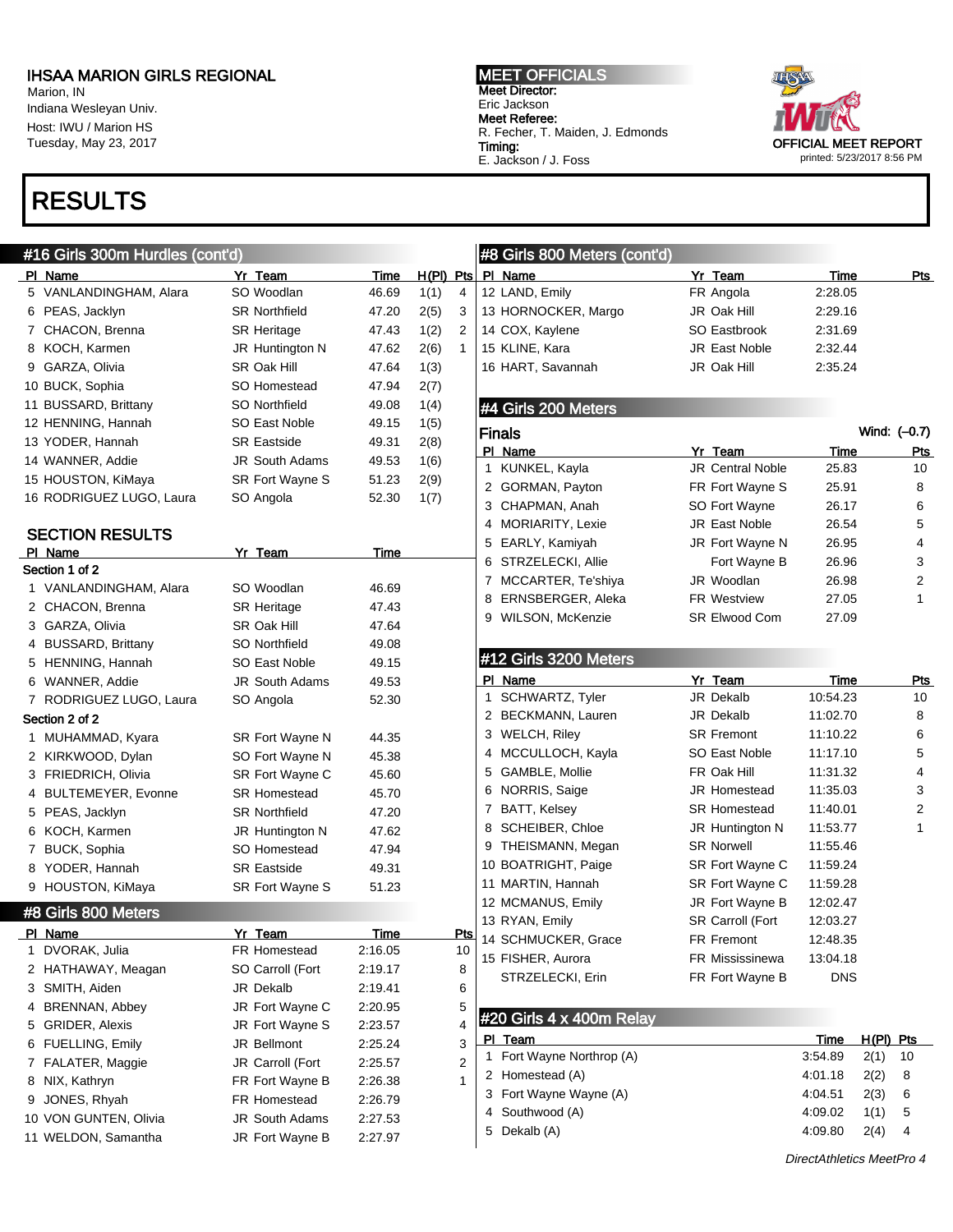Marion, IN Indiana Wesleyan Univ. Host: IWU / Marion HS Tuesday, May 23, 2017

## RESULTS

### $#20$  Girls  $\overline{4}$  x 400m Relay

MEET OFFICIALS Meet Director: Eric Jackson Meet Referee: R. Fecher, T. Maiden, J. Edmonds Timing: E. Jackson / J. Foss



| 6:00 PM:<br>$H(PI)$ Pts<br>PI Team<br>Time<br>PI Name<br>Yr Team<br>Pts<br>Mark<br>6 Fort Wayne Concordia Luthera (A)<br>2(5)<br>4:11.21<br>3<br>SR Adams Centr 4' 10"<br>9 HART, Mackenzie<br>1(2)<br>$\overline{c}$<br>7 Garrett (A)<br>4:11.64<br>9 DUFF, Jenna<br>4' 10"<br>JR Westview<br>2(6)<br>$\mathbf{1}$<br>8 Angola (A)<br>4:11.69<br>9 BAVER, Tori<br><b>SR Garrett</b><br>4' 10"<br>9 Fort Wayne Snider (A)<br>1(3)<br>4:15.44<br>14 PARSON, Ashley<br><b>SR Southwood</b><br>4' 10"<br>10 Fort Wayne Bishop Dwenger (A)<br>4:16.37<br>2(7)<br>14 KOCH, Karmen<br>JR Huntington N 4' 10"<br>4:16.78<br>11 Oak Hill (A)<br>1(4)<br>LONG, Micah<br>FR Carroll (Fort NH<br>12 East Noble (A)<br>4:18.78<br>2(8)<br>HORTON, Megan<br>JR Southern Wel NH<br>1(5)<br>13 Woodlan (A)<br>4:19.43<br>4:21.11<br>2(9)<br>14 Carroll (Fort Wayne) (A)<br>#26 Girls Pole Vault<br>4:21.41<br>1(6)<br>15 Bellmont (A)<br>Starting Height is 8'6" with 6" progressions till 10' then up4" Warm-up height is<br>4:22.41<br>1(7)<br>7"6"'<br>6:00 PM:<br><b>SECTION RESULTS</b><br>PI Name<br>Yr Team<br>Mark<br><u>Pts</u><br>PI Team<br>Time<br>SO Churubusco<br>10' 4"<br>1 JAQUAY, Rachel<br>10<br>Section 1 of 2<br>2 CRANSTON, Ali<br>JR Angola<br>10'0''<br>8<br>1 Southwood (A)<br>4:09.02<br>3 GARRETT, Grace<br>SR Fort Wayne B9' 6"<br>6<br>2 Garrett (A)<br>4:11.64<br>4 NELSON, Izabelle<br>SR Fort Wayne N9' 0"<br>5<br>3 Fort Wayne Snider (A)<br>4:15.44<br>5 WILSON, Mattie<br>JR Fort Wayne 9' 0"<br>3.5<br>4:16.78<br>4 Oak Hill (A)<br>5 RATHBURN, Sydney<br>JR Prairie Height 9' 0"<br>3.5<br>5 Woodlan (A)<br>4:19.43<br>7 BAVER, Tori<br><b>SR Garrett</b><br>8'6''<br>1.5<br>6 Bellmont (A)<br>4:21.41<br>1.5<br>7 SMITH, Olivia<br>JR Oak Hill<br>8'6''<br>7 Northfield (A)<br>4:22.41<br><b>SCHULER, Attie</b><br>JR Northfield<br>NΗ<br>TARLTON, Megan<br>SO Carroll (Fort NH<br>1 Fort Wayne Northrop (A)<br>3:54.89<br>FR East Noble<br><b>NH</b><br>NORMAN, Delaney<br>2 Homestead (A)<br>4:01.18<br>XAYARATH, Erica<br>SO Fort Wayne<br><b>NH</b><br>3 Fort Wayne Wayne (A)<br>4:04.51<br><b>BURITA, Maggie</b><br>FR Churubusco<br>NH<br>4:09.80<br>4 Dekalb (A)<br>HANKENSON, Mia<br>FR Bellmont<br>NΗ<br>5 Fort Wayne Concordia Luthera (A)<br>4:11.21<br><b>HAMILTON, Sierra</b><br>SR Carroll (Fort NH<br>4:11.69<br>6 Angola (A)<br>RUSSELL, Veronika<br>SO Huntington N NH<br>7 Fort Wayne Bishop Dwenger (A)<br>4:16.37<br>TIBBETS, Leslie<br>JR Oak Hill<br>NΗ<br>8 East Noble (A)<br>4:18.78<br>9 Carroll (Fort Wayne) (A)<br>4:21.11<br>#28 Girls Long Jump<br>#24 Girls High Jump<br>10 Min. Flight Warm-up Top 9 to Finals<br>Starting Height is 4'10 "with 2" progressions till 5'0" then up 1". Warm-up is 4'6"<br>6:00 PM:<br>PI Name<br>F(PI) Pts<br>Yr Team<br>Mark<br>Yr Team<br><b>Mark</b><br><u>Pts</u><br>$\mathbf{1}$<br>MUHAMMAD, Kyara<br>SR Fort Wayne N17' 11 <sup>1/2</sup> (NW)<br>2(1)<br>10<br>1 WANNER, Addie<br>JR South Adams 5' 7"<br>10<br>2 GRIDER, Alexis<br>JR Fort Wayne S17' 93/4 (NW)<br>2(2)<br>8<br>SO Central Noble 5' 4"<br>2 LEATHERMAN, Meleah<br>8<br>3 WANNER, Addie<br>JR South Adams $17'$ 5 $\frac{3}{4}$ (NW)<br>2(3)<br>6<br>3 PENTECOST, Cailyn<br>FR Fremont<br>5' 4"<br>6<br>4 MORIARITY, Lexie<br>JR East Noble $17'5''$ (NW)<br>2(4)<br>5<br>5'3"<br>5<br>4 BROWN, Katlyn<br>JR Angola<br>5 BLUHM, Emily<br>Adams Centr 17' 1" (NW)<br>2(5)<br>4<br>5 PHILLIPS, Breanna<br>SR Fort Wayne N5' 3"<br>4<br>6 NELSON, Izabelle<br>SR Fort Wayne N17' 0 <sup>1/4</sup> (NW)<br>2(6)<br>3<br>6 MOUGHLER, Emma<br><b>SR Eastside</b><br>5'2"<br>3<br>7 BIEBER, Kristin<br>SR Fort Wayne $16' 4'$ (NW)<br>2(7)<br>2<br>7 WRIGHT, Jaeleen<br>SO Homestead<br>5'2"<br>2<br>8 STAHL, McKenna<br>SO Adams Centr 16' 1 <sup>1/4</sup> (NW)<br>2(8)<br>-1<br>8 FRIES, Rachel<br>SR Carroll (Fort 5' 0"<br>1<br>9 TURNER, Jacqueline<br>SR Fort Wayne B 15' 11 <sup>3/4</sup> (NW)<br>1(1)<br>JR Oak Hill<br>4' 10"<br>9 SMITH, Auja<br>10 STRZELECKI, Allie<br>JR Fort Wayne B 15' $7\frac{1}{2}$ (NW)<br>1(2)<br>9 NAPIER, Dezirae<br>SO Prairie Height 4' 10"<br>11 MCHUGH, Gabriella<br>SO Angola<br>1(3)<br>15' 7 $\frac{1}{4}$ (NW) | #20 Girls 4 x 400m Relay (cont'd) |  |  | #24 Girls High Jump (cont'd) |  |  |  |
|----------------------------------------------------------------------------------------------------------------------------------------------------------------------------------------------------------------------------------------------------------------------------------------------------------------------------------------------------------------------------------------------------------------------------------------------------------------------------------------------------------------------------------------------------------------------------------------------------------------------------------------------------------------------------------------------------------------------------------------------------------------------------------------------------------------------------------------------------------------------------------------------------------------------------------------------------------------------------------------------------------------------------------------------------------------------------------------------------------------------------------------------------------------------------------------------------------------------------------------------------------------------------------------------------------------------------------------------------------------------------------------------------------------------------------------------------------------------------------------------------------------------------------------------------------------------------------------------------------------------------------------------------------------------------------------------------------------------------------------------------------------------------------------------------------------------------------------------------------------------------------------------------------------------------------------------------------------------------------------------------------------------------------------------------------------------------------------------------------------------------------------------------------------------------------------------------------------------------------------------------------------------------------------------------------------------------------------------------------------------------------------------------------------------------------------------------------------------------------------------------------------------------------------------------------------------------------------------------------------------------------------------------------------------------------------------------------------------------------------------------------------------------------------------------------------------------------------------------------------------------------------------------------------------------------------------------------------------------------------------------------------------------------------------------------------------------------------------------------------------------------------------------------------------------------------------------------------------------------------------------------------------------------------------------------------------------------------------------------------------------------------------------------------------------------------------------------------------------------------------------------------------------------------------------------------------------------------------------------------------------------------------------------------------------------------------------------------------------------------------------------------------------------------------------------------------------------------------------------------------------------------------------------------------------------------------------------------------------------------------------------------------------------------------------------------------------------------------------------------------------------------------------------------------------------------------------------------------|-----------------------------------|--|--|------------------------------|--|--|--|
|                                                                                                                                                                                                                                                                                                                                                                                                                                                                                                                                                                                                                                                                                                                                                                                                                                                                                                                                                                                                                                                                                                                                                                                                                                                                                                                                                                                                                                                                                                                                                                                                                                                                                                                                                                                                                                                                                                                                                                                                                                                                                                                                                                                                                                                                                                                                                                                                                                                                                                                                                                                                                                                                                                                                                                                                                                                                                                                                                                                                                                                                                                                                                                                                                                                                                                                                                                                                                                                                                                                                                                                                                                                                                                                                                                                                                                                                                                                                                                                                                                                                                                                                                                                                                      |                                   |  |  |                              |  |  |  |
|                                                                                                                                                                                                                                                                                                                                                                                                                                                                                                                                                                                                                                                                                                                                                                                                                                                                                                                                                                                                                                                                                                                                                                                                                                                                                                                                                                                                                                                                                                                                                                                                                                                                                                                                                                                                                                                                                                                                                                                                                                                                                                                                                                                                                                                                                                                                                                                                                                                                                                                                                                                                                                                                                                                                                                                                                                                                                                                                                                                                                                                                                                                                                                                                                                                                                                                                                                                                                                                                                                                                                                                                                                                                                                                                                                                                                                                                                                                                                                                                                                                                                                                                                                                                                      |                                   |  |  |                              |  |  |  |
|                                                                                                                                                                                                                                                                                                                                                                                                                                                                                                                                                                                                                                                                                                                                                                                                                                                                                                                                                                                                                                                                                                                                                                                                                                                                                                                                                                                                                                                                                                                                                                                                                                                                                                                                                                                                                                                                                                                                                                                                                                                                                                                                                                                                                                                                                                                                                                                                                                                                                                                                                                                                                                                                                                                                                                                                                                                                                                                                                                                                                                                                                                                                                                                                                                                                                                                                                                                                                                                                                                                                                                                                                                                                                                                                                                                                                                                                                                                                                                                                                                                                                                                                                                                                                      |                                   |  |  |                              |  |  |  |
|                                                                                                                                                                                                                                                                                                                                                                                                                                                                                                                                                                                                                                                                                                                                                                                                                                                                                                                                                                                                                                                                                                                                                                                                                                                                                                                                                                                                                                                                                                                                                                                                                                                                                                                                                                                                                                                                                                                                                                                                                                                                                                                                                                                                                                                                                                                                                                                                                                                                                                                                                                                                                                                                                                                                                                                                                                                                                                                                                                                                                                                                                                                                                                                                                                                                                                                                                                                                                                                                                                                                                                                                                                                                                                                                                                                                                                                                                                                                                                                                                                                                                                                                                                                                                      |                                   |  |  |                              |  |  |  |
|                                                                                                                                                                                                                                                                                                                                                                                                                                                                                                                                                                                                                                                                                                                                                                                                                                                                                                                                                                                                                                                                                                                                                                                                                                                                                                                                                                                                                                                                                                                                                                                                                                                                                                                                                                                                                                                                                                                                                                                                                                                                                                                                                                                                                                                                                                                                                                                                                                                                                                                                                                                                                                                                                                                                                                                                                                                                                                                                                                                                                                                                                                                                                                                                                                                                                                                                                                                                                                                                                                                                                                                                                                                                                                                                                                                                                                                                                                                                                                                                                                                                                                                                                                                                                      |                                   |  |  |                              |  |  |  |
|                                                                                                                                                                                                                                                                                                                                                                                                                                                                                                                                                                                                                                                                                                                                                                                                                                                                                                                                                                                                                                                                                                                                                                                                                                                                                                                                                                                                                                                                                                                                                                                                                                                                                                                                                                                                                                                                                                                                                                                                                                                                                                                                                                                                                                                                                                                                                                                                                                                                                                                                                                                                                                                                                                                                                                                                                                                                                                                                                                                                                                                                                                                                                                                                                                                                                                                                                                                                                                                                                                                                                                                                                                                                                                                                                                                                                                                                                                                                                                                                                                                                                                                                                                                                                      |                                   |  |  |                              |  |  |  |
|                                                                                                                                                                                                                                                                                                                                                                                                                                                                                                                                                                                                                                                                                                                                                                                                                                                                                                                                                                                                                                                                                                                                                                                                                                                                                                                                                                                                                                                                                                                                                                                                                                                                                                                                                                                                                                                                                                                                                                                                                                                                                                                                                                                                                                                                                                                                                                                                                                                                                                                                                                                                                                                                                                                                                                                                                                                                                                                                                                                                                                                                                                                                                                                                                                                                                                                                                                                                                                                                                                                                                                                                                                                                                                                                                                                                                                                                                                                                                                                                                                                                                                                                                                                                                      |                                   |  |  |                              |  |  |  |
|                                                                                                                                                                                                                                                                                                                                                                                                                                                                                                                                                                                                                                                                                                                                                                                                                                                                                                                                                                                                                                                                                                                                                                                                                                                                                                                                                                                                                                                                                                                                                                                                                                                                                                                                                                                                                                                                                                                                                                                                                                                                                                                                                                                                                                                                                                                                                                                                                                                                                                                                                                                                                                                                                                                                                                                                                                                                                                                                                                                                                                                                                                                                                                                                                                                                                                                                                                                                                                                                                                                                                                                                                                                                                                                                                                                                                                                                                                                                                                                                                                                                                                                                                                                                                      |                                   |  |  |                              |  |  |  |
|                                                                                                                                                                                                                                                                                                                                                                                                                                                                                                                                                                                                                                                                                                                                                                                                                                                                                                                                                                                                                                                                                                                                                                                                                                                                                                                                                                                                                                                                                                                                                                                                                                                                                                                                                                                                                                                                                                                                                                                                                                                                                                                                                                                                                                                                                                                                                                                                                                                                                                                                                                                                                                                                                                                                                                                                                                                                                                                                                                                                                                                                                                                                                                                                                                                                                                                                                                                                                                                                                                                                                                                                                                                                                                                                                                                                                                                                                                                                                                                                                                                                                                                                                                                                                      |                                   |  |  |                              |  |  |  |
|                                                                                                                                                                                                                                                                                                                                                                                                                                                                                                                                                                                                                                                                                                                                                                                                                                                                                                                                                                                                                                                                                                                                                                                                                                                                                                                                                                                                                                                                                                                                                                                                                                                                                                                                                                                                                                                                                                                                                                                                                                                                                                                                                                                                                                                                                                                                                                                                                                                                                                                                                                                                                                                                                                                                                                                                                                                                                                                                                                                                                                                                                                                                                                                                                                                                                                                                                                                                                                                                                                                                                                                                                                                                                                                                                                                                                                                                                                                                                                                                                                                                                                                                                                                                                      |                                   |  |  |                              |  |  |  |
|                                                                                                                                                                                                                                                                                                                                                                                                                                                                                                                                                                                                                                                                                                                                                                                                                                                                                                                                                                                                                                                                                                                                                                                                                                                                                                                                                                                                                                                                                                                                                                                                                                                                                                                                                                                                                                                                                                                                                                                                                                                                                                                                                                                                                                                                                                                                                                                                                                                                                                                                                                                                                                                                                                                                                                                                                                                                                                                                                                                                                                                                                                                                                                                                                                                                                                                                                                                                                                                                                                                                                                                                                                                                                                                                                                                                                                                                                                                                                                                                                                                                                                                                                                                                                      |                                   |  |  |                              |  |  |  |
|                                                                                                                                                                                                                                                                                                                                                                                                                                                                                                                                                                                                                                                                                                                                                                                                                                                                                                                                                                                                                                                                                                                                                                                                                                                                                                                                                                                                                                                                                                                                                                                                                                                                                                                                                                                                                                                                                                                                                                                                                                                                                                                                                                                                                                                                                                                                                                                                                                                                                                                                                                                                                                                                                                                                                                                                                                                                                                                                                                                                                                                                                                                                                                                                                                                                                                                                                                                                                                                                                                                                                                                                                                                                                                                                                                                                                                                                                                                                                                                                                                                                                                                                                                                                                      | 16 Northfield (A)                 |  |  |                              |  |  |  |
|                                                                                                                                                                                                                                                                                                                                                                                                                                                                                                                                                                                                                                                                                                                                                                                                                                                                                                                                                                                                                                                                                                                                                                                                                                                                                                                                                                                                                                                                                                                                                                                                                                                                                                                                                                                                                                                                                                                                                                                                                                                                                                                                                                                                                                                                                                                                                                                                                                                                                                                                                                                                                                                                                                                                                                                                                                                                                                                                                                                                                                                                                                                                                                                                                                                                                                                                                                                                                                                                                                                                                                                                                                                                                                                                                                                                                                                                                                                                                                                                                                                                                                                                                                                                                      |                                   |  |  |                              |  |  |  |
|                                                                                                                                                                                                                                                                                                                                                                                                                                                                                                                                                                                                                                                                                                                                                                                                                                                                                                                                                                                                                                                                                                                                                                                                                                                                                                                                                                                                                                                                                                                                                                                                                                                                                                                                                                                                                                                                                                                                                                                                                                                                                                                                                                                                                                                                                                                                                                                                                                                                                                                                                                                                                                                                                                                                                                                                                                                                                                                                                                                                                                                                                                                                                                                                                                                                                                                                                                                                                                                                                                                                                                                                                                                                                                                                                                                                                                                                                                                                                                                                                                                                                                                                                                                                                      |                                   |  |  |                              |  |  |  |
|                                                                                                                                                                                                                                                                                                                                                                                                                                                                                                                                                                                                                                                                                                                                                                                                                                                                                                                                                                                                                                                                                                                                                                                                                                                                                                                                                                                                                                                                                                                                                                                                                                                                                                                                                                                                                                                                                                                                                                                                                                                                                                                                                                                                                                                                                                                                                                                                                                                                                                                                                                                                                                                                                                                                                                                                                                                                                                                                                                                                                                                                                                                                                                                                                                                                                                                                                                                                                                                                                                                                                                                                                                                                                                                                                                                                                                                                                                                                                                                                                                                                                                                                                                                                                      |                                   |  |  |                              |  |  |  |
|                                                                                                                                                                                                                                                                                                                                                                                                                                                                                                                                                                                                                                                                                                                                                                                                                                                                                                                                                                                                                                                                                                                                                                                                                                                                                                                                                                                                                                                                                                                                                                                                                                                                                                                                                                                                                                                                                                                                                                                                                                                                                                                                                                                                                                                                                                                                                                                                                                                                                                                                                                                                                                                                                                                                                                                                                                                                                                                                                                                                                                                                                                                                                                                                                                                                                                                                                                                                                                                                                                                                                                                                                                                                                                                                                                                                                                                                                                                                                                                                                                                                                                                                                                                                                      |                                   |  |  |                              |  |  |  |
|                                                                                                                                                                                                                                                                                                                                                                                                                                                                                                                                                                                                                                                                                                                                                                                                                                                                                                                                                                                                                                                                                                                                                                                                                                                                                                                                                                                                                                                                                                                                                                                                                                                                                                                                                                                                                                                                                                                                                                                                                                                                                                                                                                                                                                                                                                                                                                                                                                                                                                                                                                                                                                                                                                                                                                                                                                                                                                                                                                                                                                                                                                                                                                                                                                                                                                                                                                                                                                                                                                                                                                                                                                                                                                                                                                                                                                                                                                                                                                                                                                                                                                                                                                                                                      |                                   |  |  |                              |  |  |  |
|                                                                                                                                                                                                                                                                                                                                                                                                                                                                                                                                                                                                                                                                                                                                                                                                                                                                                                                                                                                                                                                                                                                                                                                                                                                                                                                                                                                                                                                                                                                                                                                                                                                                                                                                                                                                                                                                                                                                                                                                                                                                                                                                                                                                                                                                                                                                                                                                                                                                                                                                                                                                                                                                                                                                                                                                                                                                                                                                                                                                                                                                                                                                                                                                                                                                                                                                                                                                                                                                                                                                                                                                                                                                                                                                                                                                                                                                                                                                                                                                                                                                                                                                                                                                                      |                                   |  |  |                              |  |  |  |
|                                                                                                                                                                                                                                                                                                                                                                                                                                                                                                                                                                                                                                                                                                                                                                                                                                                                                                                                                                                                                                                                                                                                                                                                                                                                                                                                                                                                                                                                                                                                                                                                                                                                                                                                                                                                                                                                                                                                                                                                                                                                                                                                                                                                                                                                                                                                                                                                                                                                                                                                                                                                                                                                                                                                                                                                                                                                                                                                                                                                                                                                                                                                                                                                                                                                                                                                                                                                                                                                                                                                                                                                                                                                                                                                                                                                                                                                                                                                                                                                                                                                                                                                                                                                                      |                                   |  |  |                              |  |  |  |
|                                                                                                                                                                                                                                                                                                                                                                                                                                                                                                                                                                                                                                                                                                                                                                                                                                                                                                                                                                                                                                                                                                                                                                                                                                                                                                                                                                                                                                                                                                                                                                                                                                                                                                                                                                                                                                                                                                                                                                                                                                                                                                                                                                                                                                                                                                                                                                                                                                                                                                                                                                                                                                                                                                                                                                                                                                                                                                                                                                                                                                                                                                                                                                                                                                                                                                                                                                                                                                                                                                                                                                                                                                                                                                                                                                                                                                                                                                                                                                                                                                                                                                                                                                                                                      |                                   |  |  |                              |  |  |  |
|                                                                                                                                                                                                                                                                                                                                                                                                                                                                                                                                                                                                                                                                                                                                                                                                                                                                                                                                                                                                                                                                                                                                                                                                                                                                                                                                                                                                                                                                                                                                                                                                                                                                                                                                                                                                                                                                                                                                                                                                                                                                                                                                                                                                                                                                                                                                                                                                                                                                                                                                                                                                                                                                                                                                                                                                                                                                                                                                                                                                                                                                                                                                                                                                                                                                                                                                                                                                                                                                                                                                                                                                                                                                                                                                                                                                                                                                                                                                                                                                                                                                                                                                                                                                                      |                                   |  |  |                              |  |  |  |
|                                                                                                                                                                                                                                                                                                                                                                                                                                                                                                                                                                                                                                                                                                                                                                                                                                                                                                                                                                                                                                                                                                                                                                                                                                                                                                                                                                                                                                                                                                                                                                                                                                                                                                                                                                                                                                                                                                                                                                                                                                                                                                                                                                                                                                                                                                                                                                                                                                                                                                                                                                                                                                                                                                                                                                                                                                                                                                                                                                                                                                                                                                                                                                                                                                                                                                                                                                                                                                                                                                                                                                                                                                                                                                                                                                                                                                                                                                                                                                                                                                                                                                                                                                                                                      |                                   |  |  |                              |  |  |  |
|                                                                                                                                                                                                                                                                                                                                                                                                                                                                                                                                                                                                                                                                                                                                                                                                                                                                                                                                                                                                                                                                                                                                                                                                                                                                                                                                                                                                                                                                                                                                                                                                                                                                                                                                                                                                                                                                                                                                                                                                                                                                                                                                                                                                                                                                                                                                                                                                                                                                                                                                                                                                                                                                                                                                                                                                                                                                                                                                                                                                                                                                                                                                                                                                                                                                                                                                                                                                                                                                                                                                                                                                                                                                                                                                                                                                                                                                                                                                                                                                                                                                                                                                                                                                                      |                                   |  |  |                              |  |  |  |
|                                                                                                                                                                                                                                                                                                                                                                                                                                                                                                                                                                                                                                                                                                                                                                                                                                                                                                                                                                                                                                                                                                                                                                                                                                                                                                                                                                                                                                                                                                                                                                                                                                                                                                                                                                                                                                                                                                                                                                                                                                                                                                                                                                                                                                                                                                                                                                                                                                                                                                                                                                                                                                                                                                                                                                                                                                                                                                                                                                                                                                                                                                                                                                                                                                                                                                                                                                                                                                                                                                                                                                                                                                                                                                                                                                                                                                                                                                                                                                                                                                                                                                                                                                                                                      | Section 2 of 2                    |  |  |                              |  |  |  |
|                                                                                                                                                                                                                                                                                                                                                                                                                                                                                                                                                                                                                                                                                                                                                                                                                                                                                                                                                                                                                                                                                                                                                                                                                                                                                                                                                                                                                                                                                                                                                                                                                                                                                                                                                                                                                                                                                                                                                                                                                                                                                                                                                                                                                                                                                                                                                                                                                                                                                                                                                                                                                                                                                                                                                                                                                                                                                                                                                                                                                                                                                                                                                                                                                                                                                                                                                                                                                                                                                                                                                                                                                                                                                                                                                                                                                                                                                                                                                                                                                                                                                                                                                                                                                      |                                   |  |  |                              |  |  |  |
|                                                                                                                                                                                                                                                                                                                                                                                                                                                                                                                                                                                                                                                                                                                                                                                                                                                                                                                                                                                                                                                                                                                                                                                                                                                                                                                                                                                                                                                                                                                                                                                                                                                                                                                                                                                                                                                                                                                                                                                                                                                                                                                                                                                                                                                                                                                                                                                                                                                                                                                                                                                                                                                                                                                                                                                                                                                                                                                                                                                                                                                                                                                                                                                                                                                                                                                                                                                                                                                                                                                                                                                                                                                                                                                                                                                                                                                                                                                                                                                                                                                                                                                                                                                                                      |                                   |  |  |                              |  |  |  |
|                                                                                                                                                                                                                                                                                                                                                                                                                                                                                                                                                                                                                                                                                                                                                                                                                                                                                                                                                                                                                                                                                                                                                                                                                                                                                                                                                                                                                                                                                                                                                                                                                                                                                                                                                                                                                                                                                                                                                                                                                                                                                                                                                                                                                                                                                                                                                                                                                                                                                                                                                                                                                                                                                                                                                                                                                                                                                                                                                                                                                                                                                                                                                                                                                                                                                                                                                                                                                                                                                                                                                                                                                                                                                                                                                                                                                                                                                                                                                                                                                                                                                                                                                                                                                      |                                   |  |  |                              |  |  |  |
|                                                                                                                                                                                                                                                                                                                                                                                                                                                                                                                                                                                                                                                                                                                                                                                                                                                                                                                                                                                                                                                                                                                                                                                                                                                                                                                                                                                                                                                                                                                                                                                                                                                                                                                                                                                                                                                                                                                                                                                                                                                                                                                                                                                                                                                                                                                                                                                                                                                                                                                                                                                                                                                                                                                                                                                                                                                                                                                                                                                                                                                                                                                                                                                                                                                                                                                                                                                                                                                                                                                                                                                                                                                                                                                                                                                                                                                                                                                                                                                                                                                                                                                                                                                                                      |                                   |  |  |                              |  |  |  |
|                                                                                                                                                                                                                                                                                                                                                                                                                                                                                                                                                                                                                                                                                                                                                                                                                                                                                                                                                                                                                                                                                                                                                                                                                                                                                                                                                                                                                                                                                                                                                                                                                                                                                                                                                                                                                                                                                                                                                                                                                                                                                                                                                                                                                                                                                                                                                                                                                                                                                                                                                                                                                                                                                                                                                                                                                                                                                                                                                                                                                                                                                                                                                                                                                                                                                                                                                                                                                                                                                                                                                                                                                                                                                                                                                                                                                                                                                                                                                                                                                                                                                                                                                                                                                      |                                   |  |  |                              |  |  |  |
|                                                                                                                                                                                                                                                                                                                                                                                                                                                                                                                                                                                                                                                                                                                                                                                                                                                                                                                                                                                                                                                                                                                                                                                                                                                                                                                                                                                                                                                                                                                                                                                                                                                                                                                                                                                                                                                                                                                                                                                                                                                                                                                                                                                                                                                                                                                                                                                                                                                                                                                                                                                                                                                                                                                                                                                                                                                                                                                                                                                                                                                                                                                                                                                                                                                                                                                                                                                                                                                                                                                                                                                                                                                                                                                                                                                                                                                                                                                                                                                                                                                                                                                                                                                                                      |                                   |  |  |                              |  |  |  |
|                                                                                                                                                                                                                                                                                                                                                                                                                                                                                                                                                                                                                                                                                                                                                                                                                                                                                                                                                                                                                                                                                                                                                                                                                                                                                                                                                                                                                                                                                                                                                                                                                                                                                                                                                                                                                                                                                                                                                                                                                                                                                                                                                                                                                                                                                                                                                                                                                                                                                                                                                                                                                                                                                                                                                                                                                                                                                                                                                                                                                                                                                                                                                                                                                                                                                                                                                                                                                                                                                                                                                                                                                                                                                                                                                                                                                                                                                                                                                                                                                                                                                                                                                                                                                      |                                   |  |  |                              |  |  |  |
|                                                                                                                                                                                                                                                                                                                                                                                                                                                                                                                                                                                                                                                                                                                                                                                                                                                                                                                                                                                                                                                                                                                                                                                                                                                                                                                                                                                                                                                                                                                                                                                                                                                                                                                                                                                                                                                                                                                                                                                                                                                                                                                                                                                                                                                                                                                                                                                                                                                                                                                                                                                                                                                                                                                                                                                                                                                                                                                                                                                                                                                                                                                                                                                                                                                                                                                                                                                                                                                                                                                                                                                                                                                                                                                                                                                                                                                                                                                                                                                                                                                                                                                                                                                                                      |                                   |  |  |                              |  |  |  |
|                                                                                                                                                                                                                                                                                                                                                                                                                                                                                                                                                                                                                                                                                                                                                                                                                                                                                                                                                                                                                                                                                                                                                                                                                                                                                                                                                                                                                                                                                                                                                                                                                                                                                                                                                                                                                                                                                                                                                                                                                                                                                                                                                                                                                                                                                                                                                                                                                                                                                                                                                                                                                                                                                                                                                                                                                                                                                                                                                                                                                                                                                                                                                                                                                                                                                                                                                                                                                                                                                                                                                                                                                                                                                                                                                                                                                                                                                                                                                                                                                                                                                                                                                                                                                      |                                   |  |  |                              |  |  |  |
|                                                                                                                                                                                                                                                                                                                                                                                                                                                                                                                                                                                                                                                                                                                                                                                                                                                                                                                                                                                                                                                                                                                                                                                                                                                                                                                                                                                                                                                                                                                                                                                                                                                                                                                                                                                                                                                                                                                                                                                                                                                                                                                                                                                                                                                                                                                                                                                                                                                                                                                                                                                                                                                                                                                                                                                                                                                                                                                                                                                                                                                                                                                                                                                                                                                                                                                                                                                                                                                                                                                                                                                                                                                                                                                                                                                                                                                                                                                                                                                                                                                                                                                                                                                                                      |                                   |  |  |                              |  |  |  |
|                                                                                                                                                                                                                                                                                                                                                                                                                                                                                                                                                                                                                                                                                                                                                                                                                                                                                                                                                                                                                                                                                                                                                                                                                                                                                                                                                                                                                                                                                                                                                                                                                                                                                                                                                                                                                                                                                                                                                                                                                                                                                                                                                                                                                                                                                                                                                                                                                                                                                                                                                                                                                                                                                                                                                                                                                                                                                                                                                                                                                                                                                                                                                                                                                                                                                                                                                                                                                                                                                                                                                                                                                                                                                                                                                                                                                                                                                                                                                                                                                                                                                                                                                                                                                      |                                   |  |  |                              |  |  |  |
|                                                                                                                                                                                                                                                                                                                                                                                                                                                                                                                                                                                                                                                                                                                                                                                                                                                                                                                                                                                                                                                                                                                                                                                                                                                                                                                                                                                                                                                                                                                                                                                                                                                                                                                                                                                                                                                                                                                                                                                                                                                                                                                                                                                                                                                                                                                                                                                                                                                                                                                                                                                                                                                                                                                                                                                                                                                                                                                                                                                                                                                                                                                                                                                                                                                                                                                                                                                                                                                                                                                                                                                                                                                                                                                                                                                                                                                                                                                                                                                                                                                                                                                                                                                                                      | 6:00 PM:                          |  |  |                              |  |  |  |
|                                                                                                                                                                                                                                                                                                                                                                                                                                                                                                                                                                                                                                                                                                                                                                                                                                                                                                                                                                                                                                                                                                                                                                                                                                                                                                                                                                                                                                                                                                                                                                                                                                                                                                                                                                                                                                                                                                                                                                                                                                                                                                                                                                                                                                                                                                                                                                                                                                                                                                                                                                                                                                                                                                                                                                                                                                                                                                                                                                                                                                                                                                                                                                                                                                                                                                                                                                                                                                                                                                                                                                                                                                                                                                                                                                                                                                                                                                                                                                                                                                                                                                                                                                                                                      | PI Name                           |  |  |                              |  |  |  |
|                                                                                                                                                                                                                                                                                                                                                                                                                                                                                                                                                                                                                                                                                                                                                                                                                                                                                                                                                                                                                                                                                                                                                                                                                                                                                                                                                                                                                                                                                                                                                                                                                                                                                                                                                                                                                                                                                                                                                                                                                                                                                                                                                                                                                                                                                                                                                                                                                                                                                                                                                                                                                                                                                                                                                                                                                                                                                                                                                                                                                                                                                                                                                                                                                                                                                                                                                                                                                                                                                                                                                                                                                                                                                                                                                                                                                                                                                                                                                                                                                                                                                                                                                                                                                      |                                   |  |  |                              |  |  |  |
|                                                                                                                                                                                                                                                                                                                                                                                                                                                                                                                                                                                                                                                                                                                                                                                                                                                                                                                                                                                                                                                                                                                                                                                                                                                                                                                                                                                                                                                                                                                                                                                                                                                                                                                                                                                                                                                                                                                                                                                                                                                                                                                                                                                                                                                                                                                                                                                                                                                                                                                                                                                                                                                                                                                                                                                                                                                                                                                                                                                                                                                                                                                                                                                                                                                                                                                                                                                                                                                                                                                                                                                                                                                                                                                                                                                                                                                                                                                                                                                                                                                                                                                                                                                                                      |                                   |  |  |                              |  |  |  |
|                                                                                                                                                                                                                                                                                                                                                                                                                                                                                                                                                                                                                                                                                                                                                                                                                                                                                                                                                                                                                                                                                                                                                                                                                                                                                                                                                                                                                                                                                                                                                                                                                                                                                                                                                                                                                                                                                                                                                                                                                                                                                                                                                                                                                                                                                                                                                                                                                                                                                                                                                                                                                                                                                                                                                                                                                                                                                                                                                                                                                                                                                                                                                                                                                                                                                                                                                                                                                                                                                                                                                                                                                                                                                                                                                                                                                                                                                                                                                                                                                                                                                                                                                                                                                      |                                   |  |  |                              |  |  |  |
|                                                                                                                                                                                                                                                                                                                                                                                                                                                                                                                                                                                                                                                                                                                                                                                                                                                                                                                                                                                                                                                                                                                                                                                                                                                                                                                                                                                                                                                                                                                                                                                                                                                                                                                                                                                                                                                                                                                                                                                                                                                                                                                                                                                                                                                                                                                                                                                                                                                                                                                                                                                                                                                                                                                                                                                                                                                                                                                                                                                                                                                                                                                                                                                                                                                                                                                                                                                                                                                                                                                                                                                                                                                                                                                                                                                                                                                                                                                                                                                                                                                                                                                                                                                                                      |                                   |  |  |                              |  |  |  |
|                                                                                                                                                                                                                                                                                                                                                                                                                                                                                                                                                                                                                                                                                                                                                                                                                                                                                                                                                                                                                                                                                                                                                                                                                                                                                                                                                                                                                                                                                                                                                                                                                                                                                                                                                                                                                                                                                                                                                                                                                                                                                                                                                                                                                                                                                                                                                                                                                                                                                                                                                                                                                                                                                                                                                                                                                                                                                                                                                                                                                                                                                                                                                                                                                                                                                                                                                                                                                                                                                                                                                                                                                                                                                                                                                                                                                                                                                                                                                                                                                                                                                                                                                                                                                      |                                   |  |  |                              |  |  |  |
|                                                                                                                                                                                                                                                                                                                                                                                                                                                                                                                                                                                                                                                                                                                                                                                                                                                                                                                                                                                                                                                                                                                                                                                                                                                                                                                                                                                                                                                                                                                                                                                                                                                                                                                                                                                                                                                                                                                                                                                                                                                                                                                                                                                                                                                                                                                                                                                                                                                                                                                                                                                                                                                                                                                                                                                                                                                                                                                                                                                                                                                                                                                                                                                                                                                                                                                                                                                                                                                                                                                                                                                                                                                                                                                                                                                                                                                                                                                                                                                                                                                                                                                                                                                                                      |                                   |  |  |                              |  |  |  |
|                                                                                                                                                                                                                                                                                                                                                                                                                                                                                                                                                                                                                                                                                                                                                                                                                                                                                                                                                                                                                                                                                                                                                                                                                                                                                                                                                                                                                                                                                                                                                                                                                                                                                                                                                                                                                                                                                                                                                                                                                                                                                                                                                                                                                                                                                                                                                                                                                                                                                                                                                                                                                                                                                                                                                                                                                                                                                                                                                                                                                                                                                                                                                                                                                                                                                                                                                                                                                                                                                                                                                                                                                                                                                                                                                                                                                                                                                                                                                                                                                                                                                                                                                                                                                      |                                   |  |  |                              |  |  |  |
|                                                                                                                                                                                                                                                                                                                                                                                                                                                                                                                                                                                                                                                                                                                                                                                                                                                                                                                                                                                                                                                                                                                                                                                                                                                                                                                                                                                                                                                                                                                                                                                                                                                                                                                                                                                                                                                                                                                                                                                                                                                                                                                                                                                                                                                                                                                                                                                                                                                                                                                                                                                                                                                                                                                                                                                                                                                                                                                                                                                                                                                                                                                                                                                                                                                                                                                                                                                                                                                                                                                                                                                                                                                                                                                                                                                                                                                                                                                                                                                                                                                                                                                                                                                                                      |                                   |  |  |                              |  |  |  |
|                                                                                                                                                                                                                                                                                                                                                                                                                                                                                                                                                                                                                                                                                                                                                                                                                                                                                                                                                                                                                                                                                                                                                                                                                                                                                                                                                                                                                                                                                                                                                                                                                                                                                                                                                                                                                                                                                                                                                                                                                                                                                                                                                                                                                                                                                                                                                                                                                                                                                                                                                                                                                                                                                                                                                                                                                                                                                                                                                                                                                                                                                                                                                                                                                                                                                                                                                                                                                                                                                                                                                                                                                                                                                                                                                                                                                                                                                                                                                                                                                                                                                                                                                                                                                      |                                   |  |  |                              |  |  |  |
|                                                                                                                                                                                                                                                                                                                                                                                                                                                                                                                                                                                                                                                                                                                                                                                                                                                                                                                                                                                                                                                                                                                                                                                                                                                                                                                                                                                                                                                                                                                                                                                                                                                                                                                                                                                                                                                                                                                                                                                                                                                                                                                                                                                                                                                                                                                                                                                                                                                                                                                                                                                                                                                                                                                                                                                                                                                                                                                                                                                                                                                                                                                                                                                                                                                                                                                                                                                                                                                                                                                                                                                                                                                                                                                                                                                                                                                                                                                                                                                                                                                                                                                                                                                                                      |                                   |  |  |                              |  |  |  |

#### DirectAthletics MeetPro 5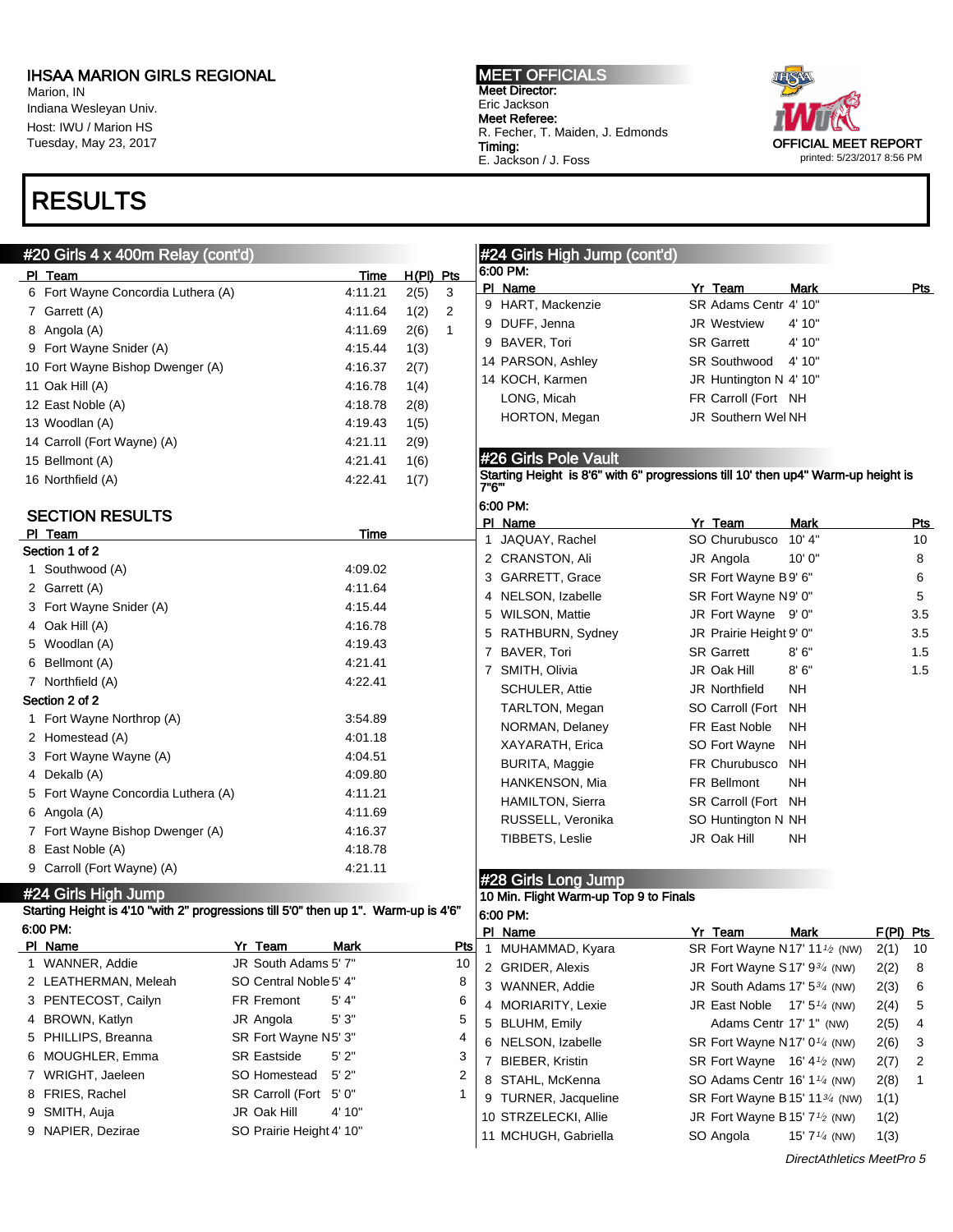Marion, IN Indiana Wesleyan Univ. Host: IWU / Marion HS Tuesday, May 23, 2017

## RESULTS

MEET OFFICIALS Meet Director: Eric Jackson Meet Referee: R. Fecher, T. Maiden, J. Edmonds Timing: E. Jackson / J. Foss



| #28 Girls Long Jump (cont'd)                                     |                                                        |                            |                     | #32 Girls Discus (cont'd)                                |                                                    |                              |                     |
|------------------------------------------------------------------|--------------------------------------------------------|----------------------------|---------------------|----------------------------------------------------------|----------------------------------------------------|------------------------------|---------------------|
| 6:00 PM:                                                         |                                                        |                            |                     | 6:00 PM:                                                 |                                                    |                              |                     |
| PI Name<br>12 MOSER, Trisa                                       | Yr Team<br>JR Bluffton                                 | Mark<br>14' $9^{1/2}$ (NW) | $F(PI)$ Pts<br>1(4) | PI Name<br>16 JAMES, Brittnee                            | Yr Team<br>SO Homestead                            | Mark<br>88'4"                | $F(PI)$ Pts<br>2(8) |
| 13 HUFFMAN, Skye                                                 | <b>SR Frankton</b>                                     | $14' 8''$ (NW)             | 1(5)                |                                                          |                                                    |                              |                     |
| 14 SALTER, Zoey                                                  | JR Oak Hill                                            | 14' 3" (NW)                | 1(6)                | <b>FLIGHT RESULTS</b>                                    |                                                    |                              |                     |
| MIDDLETON, Gwen                                                  | <b>SR Homestead</b>                                    | NM (NW)                    | $\mathbf{1}$        | PI Name                                                  | Yr Team                                            | Mark                         |                     |
| KUNKEL, Kayla                                                    | JR Central Noble NM (NW)                               |                            | $\mathbf{1}$        | Flight 1 of 2                                            |                                                    |                              |                     |
|                                                                  |                                                        |                            |                     | 1 TINEY-WILLIAMS, Alicia                                 | JR Fort Wayne N122' 2"                             |                              |                     |
| <b>FLIGHT RESULTS</b>                                            |                                                        |                            |                     | 2 BARNES, Markalah                                       | SO Fort Wayne N118' 8"                             |                              |                     |
| PI Name                                                          | Yr Team                                                | Mark                       |                     | 3 HABISCH, Emma                                          | SR Fort Wayne S107' 7"                             |                              |                     |
| Flight 1 of 2                                                    |                                                        |                            |                     | 4 BEHM, Chloe                                            | JR Central Noble 104' 11"                          |                              |                     |
| 1 TURNER, Jacqueline                                             | SR Fort Wayne B15' 11 <sup>3/4</sup> (NW)              |                            |                     | 5 HERNDON, Sammie                                        | <b>SR Norwell</b>                                  | 104'5''                      |                     |
| 2 STRZELECKI, Allie                                              | JR Fort Wayne B15' $7\frac{1}{2}$ (NW)                 |                            |                     | 6 BIRCH, Gabby                                           | SO Bellmont                                        | 100' 11"                     |                     |
| 3 MCHUGH, Gabriella                                              | SO Angola                                              | 15' 7 $\frac{1}{4}$ (NW)   |                     | 7 DURHAM, Emily                                          | <b>SR West Noble</b>                               | 100'8"                       |                     |
| 4 MOSER, Trisa                                                   | JR Bluffton                                            | 14' $9\frac{1}{2}$ (NW)    |                     | 8 YODER, Olivia                                          | JR Eastside                                        | 100'0''                      |                     |
| 5 HUFFMAN, Skye                                                  | <b>SR Frankton</b>                                     | $14' 8''$ (NW)             |                     | Flight 2 of 2                                            |                                                    |                              |                     |
| 6 SALTER, Zoey                                                   | JR Oak Hill                                            | $14'3''$ (NW)              |                     | 1 FITCH, Kloee                                           | <b>SR Lakeland</b>                                 | 133' 3"                      |                     |
| MIDDLETON, Gwen                                                  | SR Homestead                                           | NM (NW)                    |                     | 2 SORG, Alli                                             | SR Fort Wayne N118' 3"                             |                              |                     |
| KUNKEL, Kayla                                                    | JR Central Noble NM (NW)                               |                            |                     | 3 AYRES, Katelyn                                         | FR Central Noble 114' 6"                           |                              |                     |
| Flight 2 of 2                                                    |                                                        |                            |                     | 4 MANTICA, Emma                                          | SO Homestead 114' 0"                               |                              |                     |
| 1 MUHAMMAD, Kyara                                                | SR Fort Wayne N17' 11 <sup>1</sup> / <sub>2</sub> (NW) |                            |                     | 5 TORRES, Amaya                                          | JR Huntington N 107' 9"                            |                              |                     |
| 2 GRIDER, Alexis                                                 | JR Fort Wayne S17' $9\frac{3}{4}$ (NW)                 |                            |                     | 6 SCHWIETERMAN, Lexi                                     | <b>SR Bluffton</b>                                 | 106'5''                      |                     |
| 3 WANNER, Addie                                                  | JR South Adams 17' $5\frac{3}{4}$ (NW)                 |                            |                     | 7 JACKSON, Leilanu                                       | SO Marion                                          | 104' 11"                     |                     |
| 4 MORIARITY, Lexie                                               | JR East Noble $17'$ 5 $\frac{1}{4}$ (NW)               |                            |                     | 8 JAMES, Brittnee                                        | SO Homestead                                       | 88' 4"                       |                     |
| 5 BLUHM, Emily                                                   | Adams Centr 17' 1" (NW)                                |                            |                     |                                                          |                                                    |                              |                     |
| 6 NELSON, Izabelle                                               | SR Fort Wayne N17' 0 <sup>1/4</sup> (NW)               |                            |                     | #30 Girls Shot Put                                       |                                                    |                              |                     |
| 7 BIEBER, Kristin                                                | SR Fort Wayne $16' 4\frac{1}{2}$ (NW)                  |                            |                     | 10 Min. Flight Warm-up Max of 3 Throws / Top 9 to Finals |                                                    |                              |                     |
| 8 STAHL, McKenna                                                 | SO Adams Centr 16' 1 <sup>1/4</sup> (NW)               |                            |                     | 7:15 PM.                                                 |                                                    |                              |                     |
|                                                                  |                                                        |                            |                     | PI Name<br>1 TINEY-WILLIAMS, Alicia                      | Yr Team                                            | Mark                         | $F(PI)$ Pts         |
| #32 Girls Discus                                                 |                                                        |                            |                     | 2 ALLEN, Lanie                                           | JR Fort Wayne N45' 4 <sup>1</sup> /2               |                              | 2(1)<br>10          |
| 10 Min. Flight Warm-up Max of 3 Warm-up Throws / Top 9 to Finals |                                                        |                            |                     | 3 FITCH, Kloee                                           | SR East Noble                                      | 42' $3\frac{1}{4}$           | 2(2)<br>8           |
| 6:00 PM:                                                         |                                                        |                            |                     |                                                          | <b>SR Lakeland</b><br><b>SR Norwell</b>            | $39' 1\frac{1}{2}$<br>36' 2" | 2(3)<br>6           |
| PI Name                                                          | Yr Team<br><b>SR Lakeland</b>                          | Mark<br>133' 3"            | $F(PI)$ Pts         | 4 HERNDON, Sammie                                        | JR East Noble                                      |                              | 2(4)<br>5           |
| 1 FITCH, Kloee                                                   |                                                        |                            | 2(1)<br>10          | 5 KLINE, Pahge                                           |                                                    | 36' $1\frac{1}{2}$           | 2(5)<br>4           |
| 2 TINEY-WILLIAMS, Alicia<br>3 BARNES, Markalah                   | JR Fort Wayne N122' 2"                                 |                            | 1(1)<br>8           | 6 MALLERY, Alexa                                         | <b>SR Norwell</b>                                  | $36'0^{3/4}$                 | 3<br>2(6)           |
|                                                                  | SO Fort Wayne N118' 8"<br>SR Fort Wayne N118' 3"       |                            | 1(2)<br>6<br>5      | 7 WESTBROOK, Jimmi<br>8 JACKSON, Leilanu                 | SR Carroll (Fort 35' 7 <sup>1/4</sup><br>SO Marion |                              | 2<br>1(1)<br>1      |
| 4 SORG, Alli                                                     |                                                        |                            | 2(2)                |                                                          |                                                    | 34' 11 1/4                   | 1(2)                |
| 5 AYRES, Katelyn                                                 | FR Central Noble 114' 6"                               |                            | 2(3)<br>4           | 9 MANTICA, Emma                                          | SO Homestead                                       | 34'5'' <sub>2</sub>          | 1(3)                |
| 6 MANTICA, Emma                                                  | SO Homestead 114' 0"                                   |                            | 2(4)<br>3           | 10 JAMES, Brittnee                                       | SO Homestead                                       | 33'73/4                      | 2(7)                |
| 7 TORRES, Amaya                                                  | JR Huntington N 107' 9"                                |                            | 2(5)<br>2           | 11 BATES, Alayna                                         | <b>SO Westview</b>                                 | 33' 1 $\frac{1}{4}$          | 1(4)                |
| 8 HABISCH, Emma                                                  | SR Fort Wayne S107' 7"                                 |                            | 1(3)<br>1           | 12 AYRES, Katelyn                                        | FR Central Noble 32' 10 <sup>1</sup> /2            |                              | 1(5)                |
| 9 SCHWIETERMAN, Lexi                                             | SR Bluffton                                            | 106' 5"                    | 2(6)                | 13 MILLER, Leanna                                        | <b>SO Westview</b>                                 | $32' 8\frac{1}{2}$           | 1(6)                |
| 10 BEHM, Chloe                                                   | JR Central Noble 104' 11"                              |                            | 1(4)                | 14 SMITH, Tabi                                           | JR Huntington N 32' $7\frac{1}{4}$                 |                              | 1(7)                |
| 11 JACKSON, Leilanu                                              | SO Marion                                              | 104' 11"                   | 2(7)                | 15 BARNES, Markalah                                      | SO Fort Wayne N32' 5 <sup>1/4</sup>                |                              | 2(8)                |
| 12 HERNDON, Sammie                                               | <b>SR Norwell</b>                                      | 104' 5"                    | 1(5)                | 16 ROGERS, Grace                                         | JR Elwood Com 31' 41/2                             |                              | 1(8)                |
| 13 BIRCH, Gabby                                                  | SO Bellmont                                            | 100' 11"                   | 1(6)                |                                                          |                                                    |                              |                     |
| 14 DURHAM, Emily                                                 | <b>SR West Noble</b>                                   | 100'8"                     | 1(7)                | <b>FLIGHT RESULTS</b>                                    |                                                    |                              |                     |
| 15 YODER, Olivia                                                 | <b>JR Eastside</b>                                     | 100'0"                     | 1(8)                | PI Name                                                  | Yr Team                                            | <b>Mark</b>                  |                     |
|                                                                  |                                                        |                            |                     | Flight 1 of 2                                            |                                                    |                              |                     |